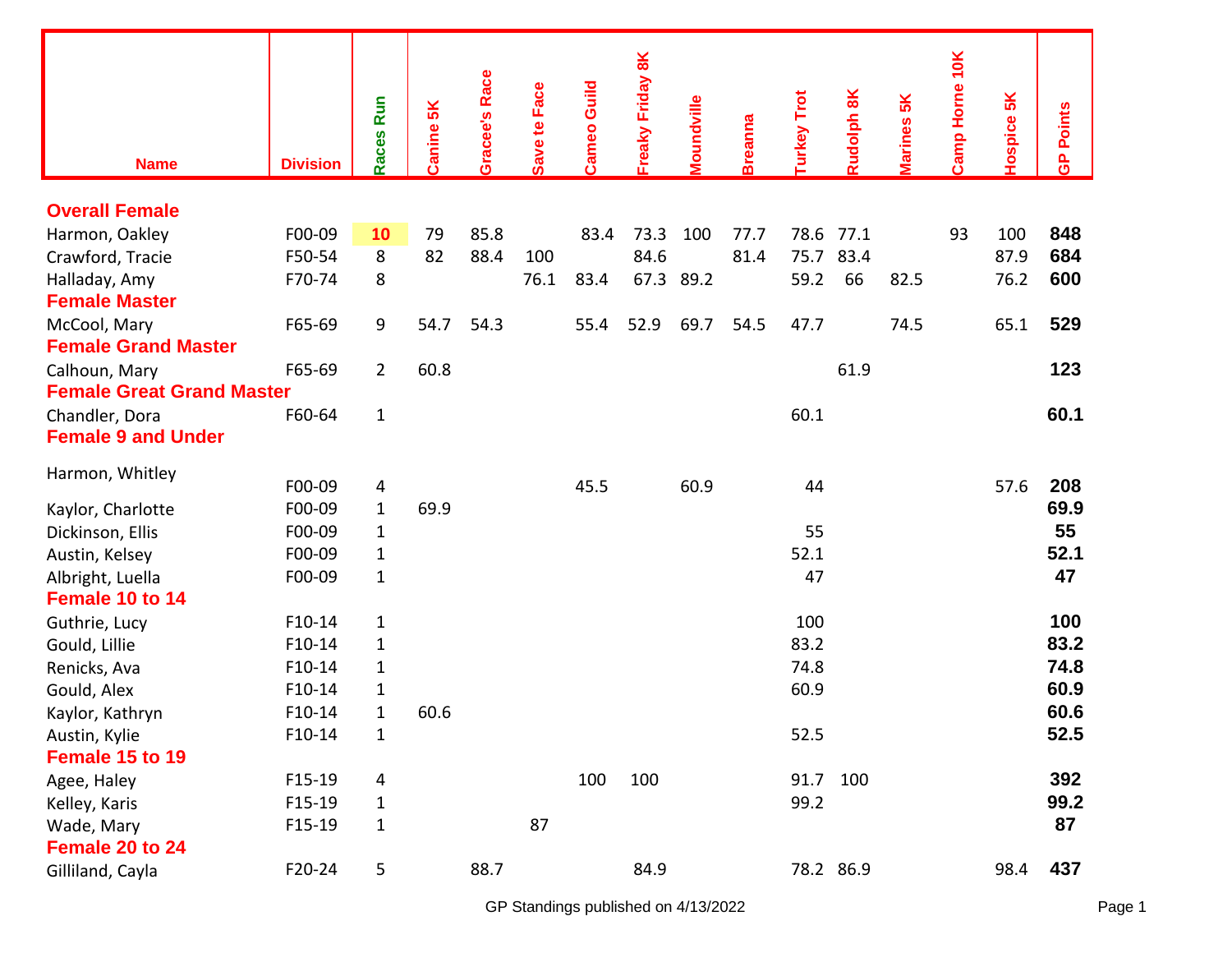| Female 25 to 29                       |        |                |      |      |      |           |      |      |      |      |           |      |     |      |      |
|---------------------------------------|--------|----------------|------|------|------|-----------|------|------|------|------|-----------|------|-----|------|------|
| Crawford, Savannah<br>Female 30 to 34 | F25-29 | 6              | 70.9 | 77.7 |      |           | 75.2 |      |      | 65.3 |           | 93.8 |     | 83.8 | 467  |
| Edmonds, Courtney<br>Female 35 to 39  | F30-34 | $\mathbf 1$    |      | 46.7 |      |           |      |      |      |      |           |      |     |      | 46.7 |
| Harmon, Ruth                          | F35-39 | 9              | 72.9 |      |      | 45.4      | 67.7 | 61.7 | 73.4 | 47.5 | 68.5      |      | 93  | 60.2 | 590  |
| Kaylor, Sara                          | F35-39 | 5              | 75.8 | 78.4 |      |           | 79.4 |      |      |      |           | 97.1 | 100 |      | 431  |
| Neder, Emily                          | F35-39 | $\mathbf{1}$   |      |      |      |           |      |      |      | 63.5 |           |      |     |      | 63.5 |
| Case, Selena                          | F35-39 | 1              |      |      |      |           | 63.5 |      |      |      |           |      |     |      | 63.5 |
| French, Marne                         | F35-39 | $\mathbf{1}$   |      |      |      |           |      |      |      | 40.5 |           |      |     |      | 40.5 |
| Female 40 to 44                       |        |                |      |      |      |           |      |      |      |      |           |      |     |      |      |
| Brown, Kristy                         | F40-44 | 6              | 75.9 |      | 61.3 | 56.2      |      | 71.9 | 100  | 52.5 |           |      |     |      | 418  |
| Bossard, Teri                         | F40-44 | 3              | 100  | 100  |      |           |      |      | 100  |      |           |      |     |      | 300  |
| Faile, Marie                          | F40-44 | 3              | 89.2 |      |      |           | 87.2 |      |      |      | 85.4      |      |     |      | 262  |
| Thrasher, Nicole                      | F40-44 | 3              |      |      |      |           | 71.5 |      |      | 63.1 |           |      |     | 80   | 215  |
| Losavio, Lauren                       | F40-44 | $\overline{2}$ |      |      |      |           | 96.7 |      |      |      | 95.2      |      |     |      | 192  |
| Williams, Braxie                      | F40-44 | $\overline{2}$ | 69.1 |      |      |           |      |      |      | 62.8 |           |      |     |      | 132  |
| Boyle, Kamala                         | F40-44 | $\overline{2}$ | 64.9 |      |      |           |      |      | 64.9 |      |           |      |     |      | 130  |
| Patrick, Erica                        | F40-44 | $\mathbf 1$    |      |      |      |           |      |      |      |      | 81        |      |     |      | 81   |
| Renicks, Melei                        | F40-44 | $\mathbf{1}$   |      |      |      |           |      |      |      | 72   |           |      |     |      | 72   |
| Gould, Katherine                      | F40-44 | 1              |      |      |      |           |      |      |      | 62.5 |           |      |     |      | 62.5 |
| Horn, Dawn                            | F40-44 | $\mathbf{1}$   |      |      |      |           |      |      |      | 44   |           |      |     |      | 44   |
| Female 45 to 49                       |        |                |      |      |      |           |      |      |      |      |           |      |     |      |      |
| Lavender, Cathy                       | F45-49 | 5              |      |      |      | 89.2 65.6 |      |      |      |      | 65.7 65.5 | 100  |     |      | 386  |
| Boteler, Michelle                     | F45-49 | 3              |      |      |      |           |      | 97.4 |      | 62.7 |           |      |     | 88.5 | 249  |
| Boteler, Meredith                     | F45-49 | 3              |      |      |      |           |      | 92.9 |      | 58.7 |           |      |     | 84.4 | 236  |
| Peebles, Cynthia                      | F45-49 | 3              |      |      | 83.5 |           |      |      |      | 67.2 |           |      |     | 82.2 | 233  |
| Gilliland, Dana                       | F45-49 | $\overline{2}$ |      | 46.7 |      |           |      |      |      |      |           |      |     | 53.7 | 100  |
| Morse, Gina                           | F45-49 | $\mathbf{1}$   |      |      |      |           |      |      |      | 76.2 |           |      |     |      | 76.2 |
| Campbell, Shannon                     | F45-49 | $\mathbf{1}$   |      |      |      |           |      |      |      | 73.2 |           |      |     |      | 73.2 |
| Fanning, Misty                        | F45-49 | $\mathbf 1$    |      |      |      |           |      |      |      | 49.4 |           |      |     |      | 49.4 |
| Female 50 to 54                       |        |                |      |      |      |           |      |      |      |      |           |      |     |      |      |
| Thomas, Tammy                         | F50-54 | $\mathbf 1$    |      |      |      |           | 69   |      |      |      |           |      |     |      | 69   |
| Female 55 to 59                       |        |                |      |      |      |           |      |      |      |      |           |      |     |      |      |
| Female 60 to 64                       |        |                |      |      |      |           |      |      |      |      |           |      |     |      |      |
| Female 65 to 69                       |        |                |      |      |      |           |      |      |      |      |           |      |     |      |      |
| Scarritt, Clara                       | F65-69 | $\mathbf 1$    |      |      |      |           |      |      |      | 40   |           |      |     |      | 40   |
| Female 70 to 74                       |        |                |      |      |      |           |      |      |      |      |           |      |     |      |      |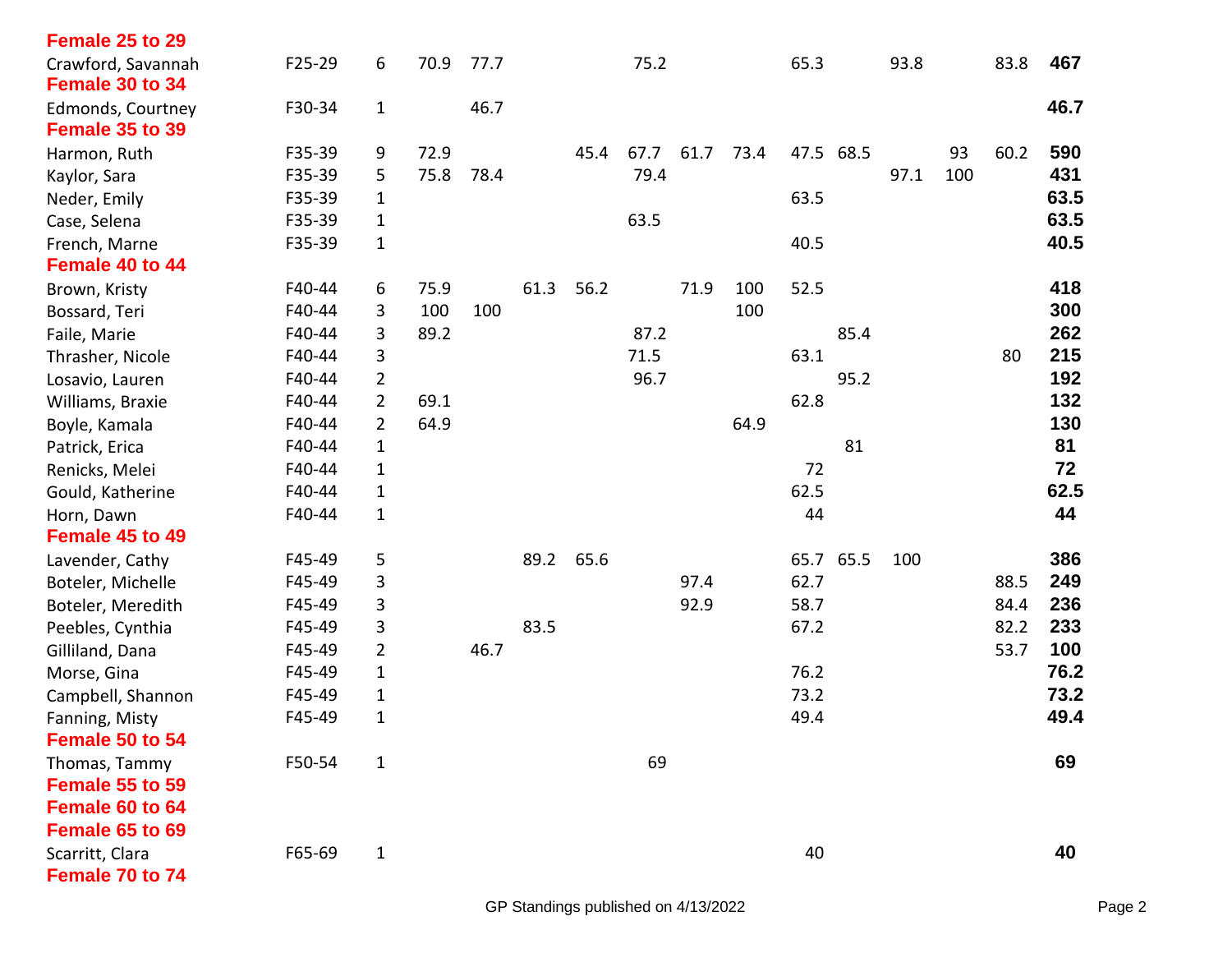| Major, Sharon             | F70-74 | 50.2 | 50.2 |
|---------------------------|--------|------|------|
| Rowland, Wanda            | F70-74 | 33   | 33   |
| <b>Female 75 and Over</b> |        |      |      |
|                           |        |      |      |

## \*\*\*\*\*\*\*\*\*\*\*\*\*\*\*\*\*\*\*\*\*\*\* \*\*\*\*\*\*\*\*\*\*\*\*\*\*\*\*\*\*\*\*\*\*\*

\*\*\*\*\*\*\*\*\*\*\*\*\*\*\*\*

## **Overall Male**

| Meeks, Roy                     | M55-59 | 11           | 92   | 98.8 | 96.6 | 96.4      | 100  | 100  | 94.6 | 75.8      | 85   | 85.6 |      | 85.2 | 934  |
|--------------------------------|--------|--------------|------|------|------|-----------|------|------|------|-----------|------|------|------|------|------|
| Landefeld, Dale                | M65-69 | 8            | 90.9 | 94.6 |      | 94.3      | 97   |      | 92   | 74.1      |      |      | 100  | 80.2 | 723  |
| Harmon, Coleman                | M50-54 | 10           | 71.1 | 77.1 |      | 76.2      | 71.7 | 74.1 | 71.2 | 64.8 63.4 |      |      | 68.3 | 70.7 | 709  |
| <b>Male Master</b>             |        |              |      |      |      |           |      |      |      |           |      |      |      |      |      |
| Gray, Mike                     | M50-54 | 9            | 80.5 | 85.1 |      |           | 87.2 | 88.4 |      | 66.4 72.7 |      | 64.6 | 83.4 | 68   | 696  |
| <b>Male Grand Master</b>       |        |              |      |      |      |           |      |      |      |           |      |      |      |      |      |
| Nickoles, Rick                 | M55-59 | 9            | 82.7 | 83   | 83.9 |           | 83.1 |      | 81.8 | 62.8      | 70   | 56.4 |      | 67.5 | 671  |
| <b>Male Great Grand Master</b> |        |              |      |      |      |           |      |      |      |           |      |      |      |      |      |
| Snow, Richard                  | M75-99 | 9            | 74   | 73.4 |      | 74.7      | 77.8 | 80.1 | 81.9 | 57.9 67.8 |      |      |      | 64.3 | 652  |
| <b>Male 9 and Under</b>        |        |              |      |      |      |           |      |      |      |           |      |      |      |      |      |
| Tickle, Jackson                | M00-09 | $\mathbf{1}$ |      |      |      |           |      |      |      | 75.3      |      |      |      |      | 75.3 |
| Albright, Oswyn                | M00-09 | $\mathbf{1}$ |      |      |      |           |      |      |      | 54.2      |      |      |      |      | 54.2 |
| Neder, Dylan                   | M00-09 | $\mathbf{1}$ |      |      |      |           |      |      |      | 52.6      |      |      |      |      | 52.6 |
| <b>Male 10 to 14</b>           |        |              |      |      |      |           |      |      |      |           |      |      |      |      |      |
| Livingston, Henry              | M10-14 | 3            |      |      |      | 97.3      |      |      |      |           |      | 100  |      | 100  | 297  |
| Livingston, Coelton            | M10-14 | 3            |      |      |      | 81.8      |      |      |      |           |      | 84.1 |      | 77.6 | 244  |
| Lodree, A. J.                  | M10-14 | $\mathbf{1}$ |      |      |      |           |      |      |      | 72.8      |      |      |      |      | 72.8 |
| Davis, Alex                    | M10-14 | $\mathbf{1}$ |      |      |      |           |      |      |      | 71.7      |      |      |      |      | 71.7 |
| Hall, Aaron                    | M10-14 | $\mathbf{1}$ |      |      |      |           |      |      |      |           | 69.7 |      |      |      | 69.7 |
| <b>Male 15 to 19</b>           |        |              |      |      |      |           |      |      |      |           |      |      |      |      |      |
| Lodree, Aaron                  | M15-19 | 2            |      |      |      |           |      |      |      | 78.3      | 90.7 |      |      |      | 169  |
| Byers, Cole                    | M15-19 | $\mathbf{1}$ |      |      |      |           |      |      |      | 100       |      |      |      |      | 100  |
| Renicks, Carson                | M15-19 | $\mathbf{1}$ |      |      |      |           |      |      |      | 98.5      |      |      |      |      | 98.5 |
| Lemmon, Michael                | M15-19 | $\mathbf{1}$ |      |      |      |           |      |      |      | 93.2      |      |      |      |      | 93.2 |
| Jones, Dylan                   | M15-19 | $\mathbf{1}$ |      |      |      |           |      |      |      | 92.5      |      |      |      |      | 92.5 |
| Byers, Alex                    | M15-19 | $\mathbf{1}$ |      |      |      |           |      |      |      | 86.6      |      |      |      |      | 86.6 |
| Renicks, Brock                 | M15-19 | $\mathbf{1}$ |      |      |      |           |      |      |      | 83.3      |      |      |      |      | 83.3 |
| <b>Male 20 to 24</b>           |        |              |      |      |      |           |      |      |      |           |      |      |      |      |      |
| Wade, Andrew                   | M20-24 | 5            |      |      |      | 81.8 85.5 | 87.3 |      |      | 65.4 73.8 |      |      |      |      | 394  |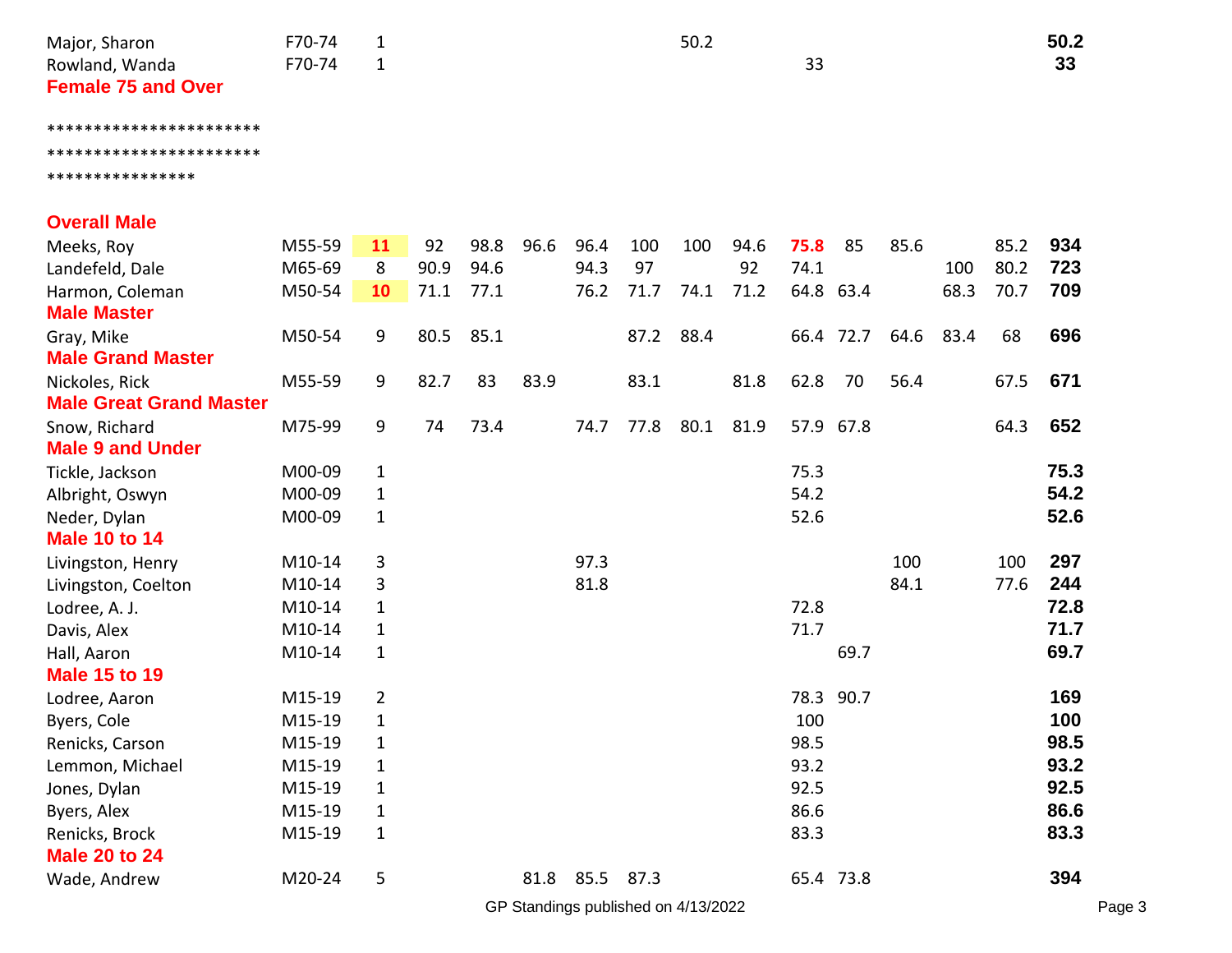| <b>Male 25 to 29</b> |        |                |      |      |      |     |      |      |      |           |           |      |      |      |      |
|----------------------|--------|----------------|------|------|------|-----|------|------|------|-----------|-----------|------|------|------|------|
| Boswell, Joseph      | M25-29 | $\overline{2}$ |      |      |      |     | 75.8 |      |      | 55.4      |           |      |      |      | 131  |
| Nickoles, Harris     | M25-29 | $\mathbf{1}$   |      | 100  |      |     |      |      |      |           |           |      |      |      | 100  |
| <b>Male 30 to 34</b> |        |                |      |      |      |     |      |      |      |           |           |      |      |      |      |
| <b>Male 35 to 39</b> |        |                |      |      |      |     |      |      |      |           |           |      |      |      |      |
| English, P. J.       | M35-39 | 8              | 89.3 | 94.4 |      |     | 94.3 |      | 91.2 |           | 80.2      | 79.5 | 92.5 | 74.9 | 696  |
| Hall, Michael        | M35-39 | $\overline{2}$ |      |      |      |     | 89.2 |      |      |           | 77.2      |      |      |      | 166  |
| Huddleston, Grant    | M35-39 | $\overline{2}$ |      |      |      |     |      |      |      |           | 76 84.3   |      |      |      | 160  |
| Botello, Daniel      | M35-39 | $\mathbf{1}$   |      | 44.4 |      |     |      |      |      |           |           |      |      |      | 44.4 |
| <b>Male 40 to 44</b> |        |                |      |      |      |     |      |      |      |           |           |      |      |      |      |
| Tickle, Mark         | M40-44 | $\overline{2}$ |      |      |      |     |      |      |      | 88.9      | 100       |      |      |      | 189  |
| Lemmon, Andy         | M40-44 | $\mathbf{1}$   |      |      |      |     |      |      |      | 78.7      |           |      |      |      | 78.7 |
| Case, Jared          | M40-44 | $\mathbf{1}$   |      |      |      |     | 62.2 |      |      |           |           |      |      |      | 62.2 |
| Gould, Heyward       | M40-44 | $\mathbf{1}$   |      |      |      |     |      |      |      | 50.4      |           |      |      |      | 50.4 |
| Livingston, Rob      | M40-44 | $\mathbf{1}$   |      |      |      |     |      |      |      |           |           |      |      | 45   | 45   |
| <b>Male 45 to 49</b> |        |                |      |      |      |     |      |      |      |           |           |      |      |      |      |
| Morgan, Mike         | M45-49 | $\overline{2}$ |      |      |      |     |      |      |      | 60.3      |           |      |      | 74.3 | 135  |
| Gilliland, Allen     | M45-49 | $\overline{2}$ |      | 71.5 |      |     |      |      |      |           |           |      |      | 61.4 | 133  |
| Waddell, Chris       | M45-49 | $\mathbf{1}$   |      |      |      |     |      |      |      | 60.5      |           |      |      |      | 60.5 |
| Fanning, Brad        | M45-49 | $\mathbf{1}$   |      |      |      |     |      |      |      | 44.7      |           |      |      |      | 44.7 |
| Austin, Riley        | M45-49 | $\mathbf{1}$   |      |      |      |     |      |      |      | 43        |           |      |      |      | 43   |
| <b>Male 50 to 54</b> |        |                |      |      |      |     |      |      |      |           |           |      |      |      |      |
| Snow, Eric           | M50-54 | 5              | 100  |      | 100  |     |      |      | 100  | 76.1      |           |      |      | 85.4 | 461  |
| Wade, Drew           | M50-54 | 5              | 91.6 |      | 97.7 | 100 |      |      |      | 73.1 84.1 |           |      |      |      | 446  |
| Lodree, Emmett       | M50-54 | 3              |      |      |      |     |      |      |      |           | 73.4 81.7 |      |      | 78.6 | 234  |
| Charles, Randy       | M50-54 | $\mathbf{1}$   |      |      |      |     |      |      |      |           | 93.4      |      |      |      | 93.4 |
| <b>Male 55 to 59</b> |        |                |      |      |      |     |      |      |      |           |           |      |      |      |      |
| Niuh, Alvin          | M55-59 | 3              |      | 80.4 |      |     | 85.4 |      |      |           |           |      |      | 59.3 | 225  |
| <b>Male 60 to 64</b> |        |                |      |      |      |     |      |      |      |           |           |      |      |      |      |
| Carroll, Richard     | M60-64 | 1              |      |      |      |     |      |      |      | 54        |           |      |      |      | 54   |
| Darr, Brian          | M60-64 | $\mathbf{1}$   |      |      |      |     |      |      |      | 46.2      |           |      |      |      | 46.2 |
| <b>Male 65 to 69</b> |        |                |      |      |      |     |      |      |      |           |           |      |      |      |      |
| McGee, Downey        | M65-69 | 3              |      |      |      |     |      |      |      |           |           | 67   | 64.2 | 70   | 201  |
| Chesnutt, Jim        | M65-69 | 3              | 72.2 |      |      |     |      |      |      |           | 60.2 65.3 |      |      |      | 198  |
| <b>Male 70 to 74</b> |        |                |      |      |      |     |      |      |      |           |           |      |      |      |      |
| Major, Lee           | M70-74 | 6              | 54.4 | 56.5 |      |     | 59.3 | 60.6 | 51.5 |           |           |      |      | 48.5 | 331  |
| Nelko, Steve         | M70-74 | $\overline{2}$ |      |      |      |     |      |      |      | 49.9      |           |      | 72.5 |      | 122  |
| Halladay, Tom        | M70-74 | $\mathbf{1}$   | 66   |      |      |     |      |      |      |           |           |      |      |      | 66   |